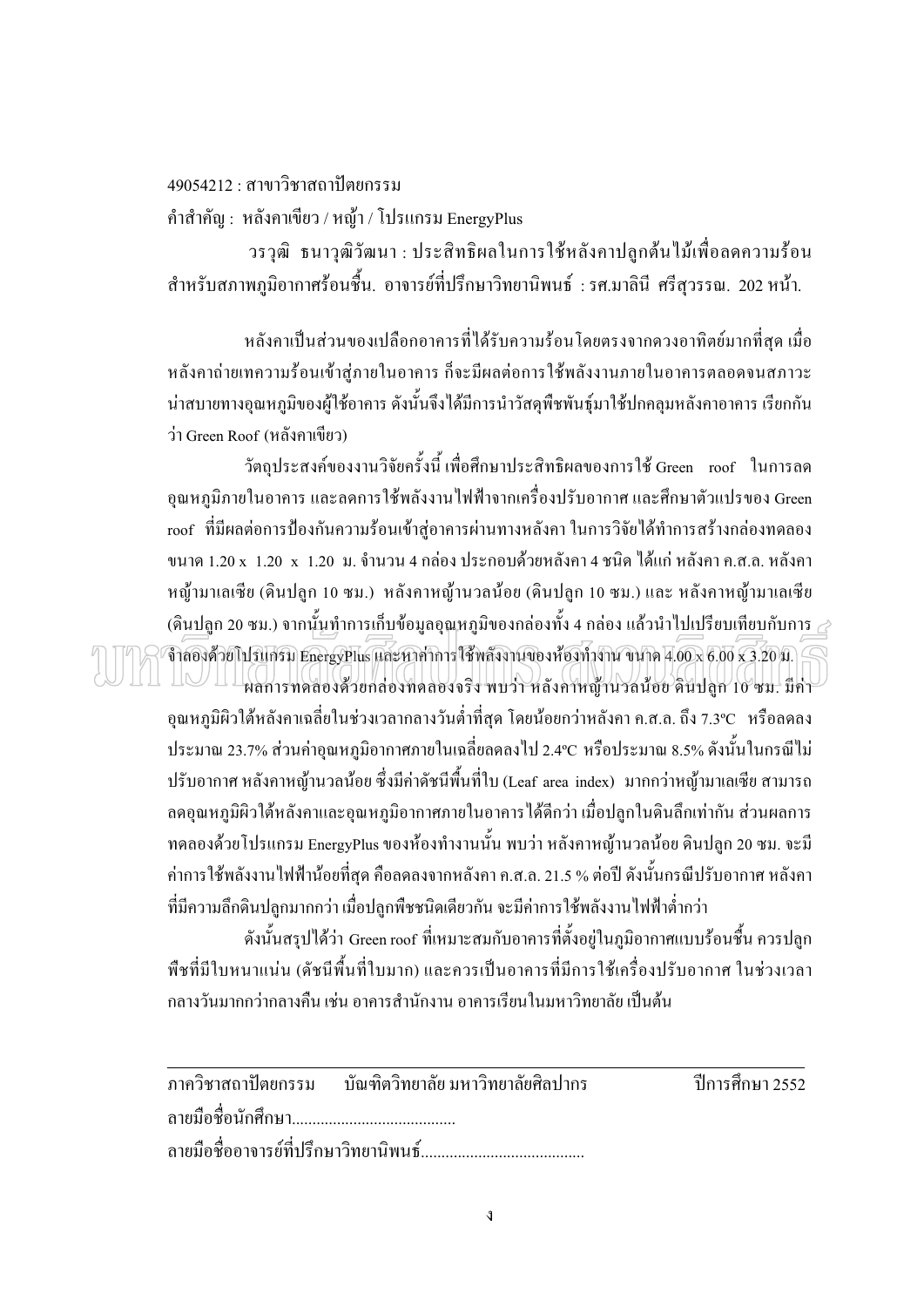## 49054212 : MAJOR : (ARCHITECTURE) KEY WORD : GREEN ROOF / GRASS/ENERGYPLUS WORAWUT TANAWUTWATTANA : THE EFFICIENCY IN REDUCING HEAT GAIN BY USING GREEN ROOF FOR HOT - HUMID CLIMATE. THESIS ADVISOR : ASSOC. PROF. MALINEE SRISUWAN. 202 pp.

The roof is part of the building where obtains the most of direct heat from the sun. Heat transfer inside the building could affect energy consumption and also thermal comfort of building user. Consequently, there is a method to cover the roof by plant called Green roof.

 The objective of this research is to study the efficiency of Green roof to reduce building temperature and to decrease electricity consumption from air conditioner; and to analyze factors of Green roof which could protect heat gain from the roof into the building. The experiment consists of four model boxes of 1.20 x 1.20 x 1.20 meter each, representing four different roof types as follows: Concrete roof, Malaysia grass roof with 10 centimeter soil depth, Nuannoi grass roof with 10 centimeter soil depth and Malaysia grass roof with 20 centimeter soil depth. Temperature data has been collected to compare with the EnergyPlus program model and to find energy consumption of stimulated workshop room of 4.00 x 6.00 x 3.20 meter.

 The result of this experiment is that Nuannoi grass roof with 10 centimeter soil depth has the lowest temperature under roof surface during daytime. The temperature is 7.3 degree  $\geq$ Celsius less than Concrete roof or 23.7% decrease while the inside building temperature decrease at 2.4 degree Celsius or at 8.5%. In case of no air conditioning system, Nuannoi grass which has the leaf area index more than Malaysia grass can better reduce temperature under the roof surface at the similar depth of soil, as well as the temperature inside the building. The stimulation of workshop room by EnergyPlus Program shows that Nuannoi grass roof with 20 centimeter soil depth will consume the minimum of electricity energy by decreasing 21.5% of the consumption per year compare to Concrete roof. In case of building with air conditioning system, the same plant with more depth of soil will consume less electrical energy.

 As a result, Green roof which is appropriate to buildings in tropical climate zone should have dense leaf (High Leaf area index) and should be the buildings which use air conditioning system during the day than during the night, for example, office building, classroom in university, etc.

Department of Architecture Graduate School, Silpakorn University **Academic Year 2009** Student's signature ........................................ Thesis Advisor's signature ........................................